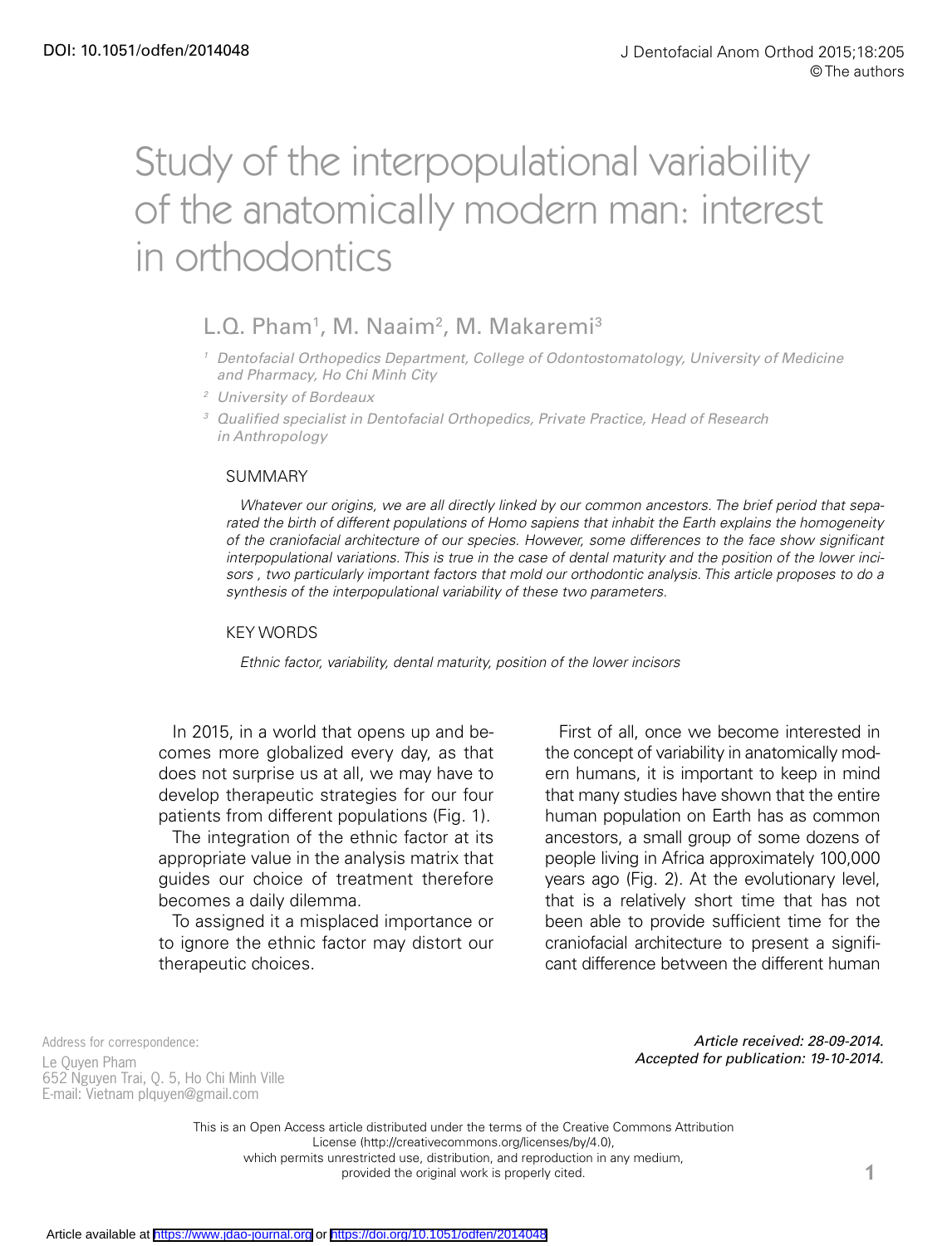populations. Whatever our physical appearance, we must be aware of the uniqueness of the human species.

However, the facial morphology is one of the areas where interpopulational variability is most prominently manifested. The morphology of the face is an important selection criterion in the choice of partners, as cultural relevance in beauty perception can generate a natural selection of certain anatomical traits within populations. Moreover, facial growth is subject to environmental factors, as it can vary based on geographic areas.

This article addresses the interpopulation variability of two parameters that are decisive in our choice of treatment; i.e., the position of the lower incisor and dental maturation.

The goal is to summarize several studies that establish a standard for one of these two variables, for a given population. It will provide support in our clinical practice and will similarly showcase how anthropology can be helpful in our daily practice.



*Figure 1*



*Map 1 Map 2*

*Figure 2 Map 1: 100,000 years: individuals of an African population migrate to Eurasia and Australia. Map 2: 100,000 years – present: the scattered human populations diverge. (According to Boyd and Silk).*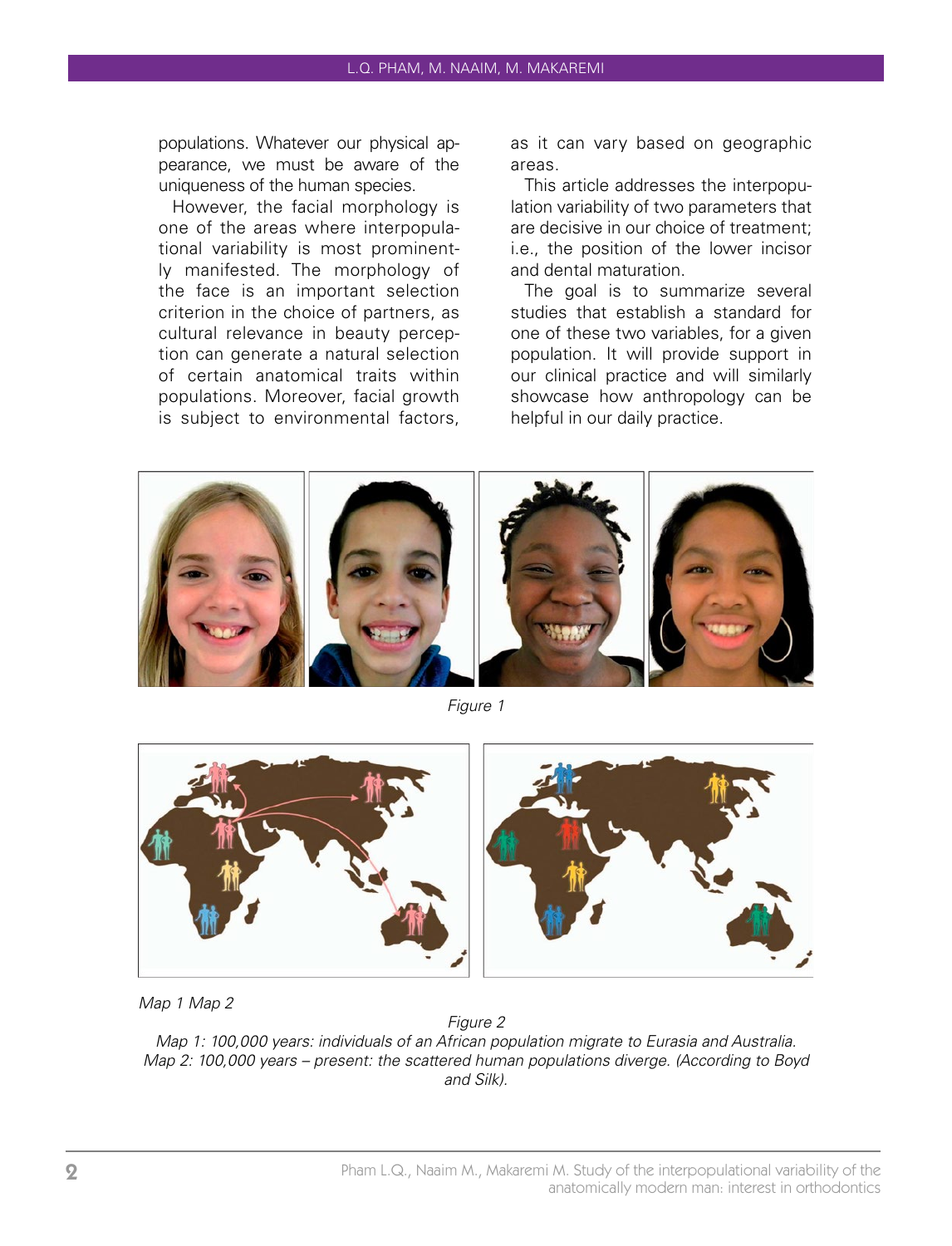# INTERPOPULATIONAL VARIABILITY OF THE LOWER INCISOR POSITION

The position of the lower incisor is recognized as one of the most important cephalometric standards to define diagnosis in the anterior– posterior sense and to guide orthodontic treatment. It determines the diagnosis of alveolar protrusion or retrusion; it justifies or refutes indications of extraction or even orthognathic surgery in cases of significant alveolar compensation, in order to regain both dentoskeletal balance and facial esthetics with good lip profile support. On the other hand, this so-called ideal position of the lower incisor with an inter-incisive angle and an appropriate anterior guidance ensures the stability of the treatment and the correct functioning of the masticatory apparatus, avoiding the recurrence of supraocclusion as well as the longterm stability of the incisors.

## Measurement Methods

In the cephalometric analysis, the positioning of the lower incisor may be determined by several angular measurements such as the axis of the incisor in relation to the skull base Z-angle, i-centroid condy-link, functional occlusal i-plane, i/NB, IMAP, i/GoGn, and the linear ones, such as i-NB, i-APog (Fig. 3).

It is important to distinguish between two parameters: the relationship between the ideal position of the lower incisor and its influence on facial esthetics, a perception subject to cultural influence, and the reality of the anatomical position of the lower incisor in the population. This article focuses on this second concept.



*Figure 3 Cephalometric assessment measurement of lower incisor positioning.*

Most studies on populations of different ethnic origins have determined average values, whether IMPA or i/GoGn, reinforced by i/NB, in some studies. These average values are various and difficult to remember. That is why, pursuant to the summary table with the results of the studies (Fig. 4), we offer a map of the world, with rounded figures, which may serve as clinical memorandum for orthodontists (Fig. 5).

In general, there is no significant difference between genders.

## Classification and discussion

The inexhaustive results of literature review results we have collected are classified herein by growing incisive inclination tilt.

The Bangladeshi population presents the smaller i/MP angle, at 92°, more or less equal to that of Caucasians (Europeans, white Americans)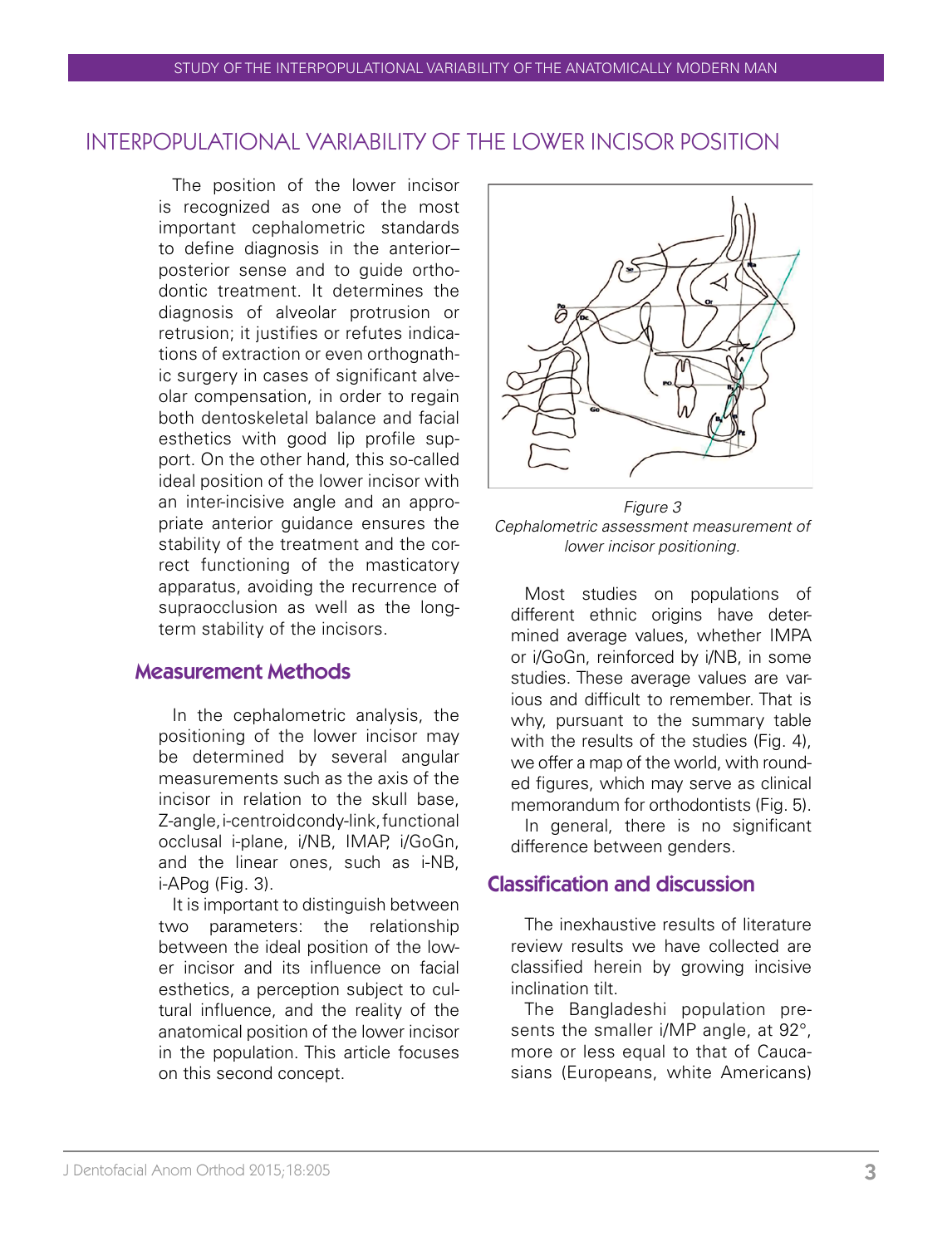| <b>Studies</b>                    | Population            | $i/NB$ (o)<br>Women/Men | i-to-NB<br>(mm)<br>Woman/Man | $i/MP$ (o)<br>Woman/Man |
|-----------------------------------|-----------------------|-------------------------|------------------------------|-------------------------|
| Connor - Moshiri12                | African-American      |                         |                              | 98.12                   |
| Dandajena - Nanda <sub>12</sub>   | Africa                | 37.6                    | 10.3                         | 105.8                   |
| Stahl de Castrillon <sub>13</sub> | Germany               | 22.9/24.9               | 3.9/4.4                      | 94.1/92.3               |
| <b>Riedels</b>                    | <b>USA</b>            | 25                      | 5                            | 93.09                   |
| Alam <sub>1</sub>                 | Bangladeshi           |                         |                              | 91.13/92.24             |
| Steiner <sub>14</sub>             | Caucasian             | 25                      | $\overline{4}$               |                         |
| Burstone <sub>5</sub>             | Caucasian             |                         |                              | 95.9                    |
| McNamara <sub>6</sub>             | Caucasian             |                         | 96.6/92.5                    |                         |
| Cheng <sub>12</sub>               | Chinese               |                         |                              | 95                      |
| <b>Fu<sub>12</sub></b>            | Chinese               |                         |                              | 97                      |
| Y junctions<br>Gu <sub>6</sub>    | Chinese               |                         |                              | 94.5/94.4               |
| Kim <sub>12</sub>                 | Korean                |                         |                              | 96.91                   |
| Kwang-Won <sub>12</sub>           | Korean                |                         |                              | 92.12                   |
| Park <sub>12</sub>                | Korean                | 26.7                    | 6.9                          |                         |
| Hamdan <sub>7</sub>               | English               |                         |                              | 93                      |
| <b>Gulatis</b>                    | Northern Indian       |                         |                              | 102.4/103               |
| Singh <sub>11</sub>               | Northern Indian       |                         |                              | 97.41/92.21             |
| Alcalde <sub>2</sub>              | Japanese              |                         |                              | 94.32/95.09             |
| Chang <sub>12</sub>               | Japanese              | 29.2                    | 7.3                          |                         |
| Iwasawa <sub>12</sub>             | Japanese              |                         |                              | 95.5                    |
| lizuka et Ishikawa12              | Japanese              |                         |                              | 96.33                   |
| Kobayashi <sub>12</sub>           | Japanese              | 27.5                    | 6                            |                         |
| Kayukawa12                        | Japanese              |                         |                              | 95.3                    |
| Takano <sub>12</sub>              | Japanese              | 28.5                    | 6.5                          |                         |
| Yamauchi <sub>12</sub>            | Japanese              |                         |                              | 96.1                    |
| Hamdan <sub>7</sub>               | Jordan                |                         |                              | 96.5/95.2               |
| Ousehal <sub>10</sub>             | Moroccan              | 28.17                   | 6.64                         |                         |
| <b>Lahlous</b>                    | Moroccan              | 28.09                   | 6.06                         | 95.43                   |
| Trivedi <sub>15</sub>             | Rajasthani            |                         |                              | 101.66/103.49           |
| <b>Hassan</b> <sub>8</sub>        | Western Saudi Arabian | 30.7/29.5               | 7.5/7.2                      | 97.5/96.6               |
| Aldrees <sub>3</sub>              | Saudi Arabian         |                         |                              | 96.38                   |
| Al-Jasser <sub>3</sub>            | Saudi Arabian         | 28.3                    |                              | 96.4                    |
| Al-Showial <sub>3</sub>           | Saudi Arabian         | 25.91                   |                              | 97.73                   |
| <b>Namankanis</b>                 | Saudi Arabian         | 26.96                   |                              | 95.26                   |
| Basciftci4                        | Turkish               | 27.68                   | 4.82                         | 96.5                    |

#### *Figure 4 Cephalometric standards concerning lower incisor positioning observed in different populations.*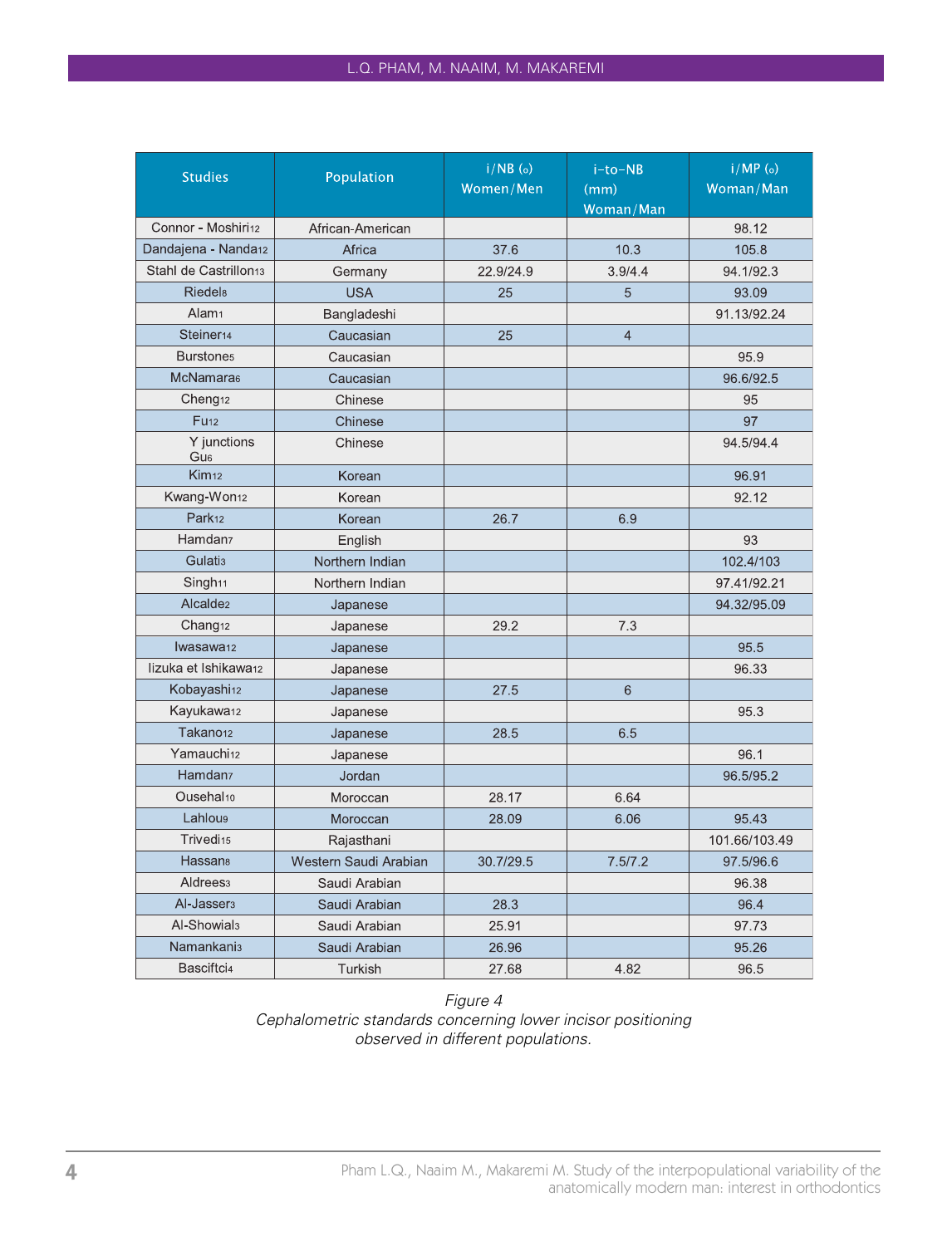

*Figure 5 IMPA angle panel in the world.*

which is at 93°. This means a somewhat low inclination of the lower incisors in relation to the symphysis. This angle is confirmed by i/NB, which has a value of approximately 24°–25°, showing a position a tad vestibular-bound of these incisors in relation to their base, namely, the mandible. These values are justified in these populations, which generally have a flat subnasal profile, in relation to a nose rather high and a chin that is relatively shallow. The i-NB distance is also the smallest distance among the populations studied, at 4–5 mm.

The populations of Northern India, Northern Africa (Moroccans), the Middle East, Eastern Asia (Chinese, Japanese, Koreans) and the Turks feature an i/MP angle a little more pronounced, at 95°–96°. This corresponds to a relatively convex profile with something of an alveolar protrusion, light jaw hypoplasia, and a somewhat stronger chin. The i/NB angle at 26°–28° confirms this

tilt, and the i-NB distance is also more pronounced than among Caucasians, approximately 6–7 mm.

Saudi Arabians present an i/MP angle a bit more relevant than in the preceding group, at 97°, as confirmed by the i/NB angle at 30° and i-NB à 7.5 mm. This can be explained by the geographical proximity to Africa and by a population of mixed origins.

The lower incisors are the most vestibular-bound among African Americans, Indians, and Africans, with average i/MP angle at 98°, 103°, and 106° degrees, respectively. This corresponds to a fairly relevant alveolar protrusion, but which must be considered as "acceptable" in these populations. Alveolar protrusion is confirmed by the i/NB angle and the i/NB distance that likewise have high average values. This relevant, important biprotrusion is in effect one of the anthropometric specificities of people originating from sub-Saharan Africa. The i/NB angle in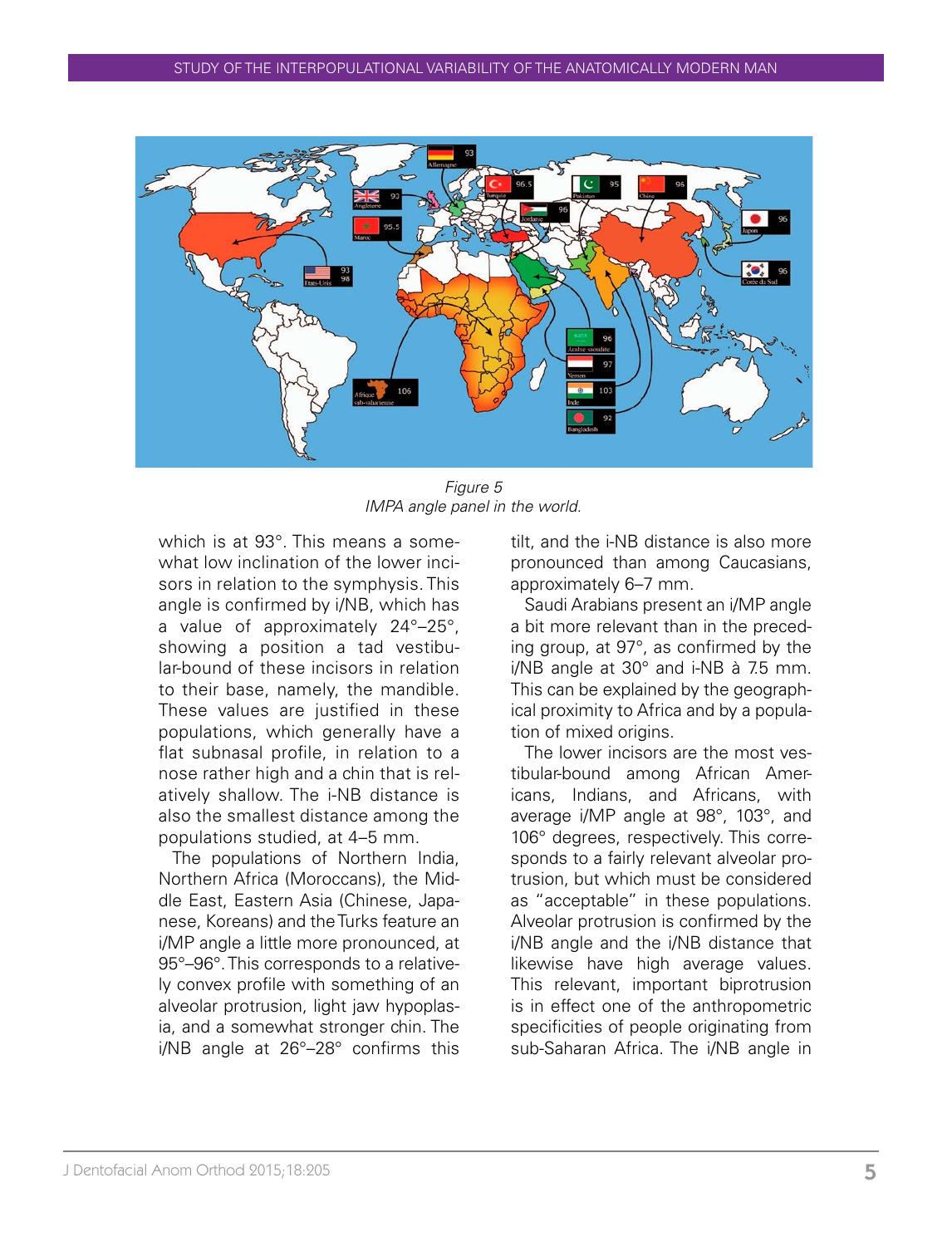this case can be very high, at 38°–41°, with an of i-NB distance at 10 mm.

Orthodontic treatment that considers the specific anatomy of the patient, including the particulars related to their ethnic origins, ensure results that respect patient's individuality and longterm treatment stability.

## INTERPOPULATIONAL VARIANCE OF DENTAL MATURATION

Dental age estimation has different interests: clinical, forensic, and anthropological. In orthodontics, dental maturation is an important factor in choosing the age to begin treatment. It also guides us toward our decisions during treatment: delayed or precocious eruption, ectopic dental eruption, agenesis, extraction choice, transitory DDM upon eruption of lower incisors. and wisdom tooth eruption.

Dental maturation presents a relatively important variation that can be linked to several factors, such as gender, dentomaxillary disharmony, the child's size, warmer or colder weather, socioeconomically conditions, and ethnic factors.

There are different maturation measurement methods, according to the authors21,22,23,25,29: the method by Demiriian<sup>22,23</sup> is frequently employed in orthodontics.

In literature, there are very few studies comparing dental maturation between different ethnic groups. Among these studies, the study by Nils et al.<sup>20</sup> on 9577 panoramic tomography examinations in eight countries, with the sampling age ranging from 5 to 16 years, is domineering.

Several studies on dental maturation were performed to confirm the relevance of the Demirijan method of different ethnic groups, but with no comparison between them.

We have collected and classified the results of the studies mentioned above, to compare the dental maturation between different ethnic groups.

Most studies find a significant difference between the prediction of the age estimated by the Demirjian method on their population, and the picture by Demirijan<sup>22</sup> on the French-Canadian population.

In order to compare the different studies, we chose similar studies in their methods, and excluded studies following methods other than Demirjian's.

We took the French–Canadian population as our reference and analyzed the differences in dental maturation of each population in relation to the French–Canadian population. We then compared the differences between them. The observed differences are calculated per month. The selected age group samples vary according to the author, between 2 and 18 years of age.

### Results and classification

It is possible to read in the table (Fig. 6) the variability of dental maturation for different countries when compared to the Franco-Canadian population. For a better overview, the same data is reported on a world map (Fig. 7).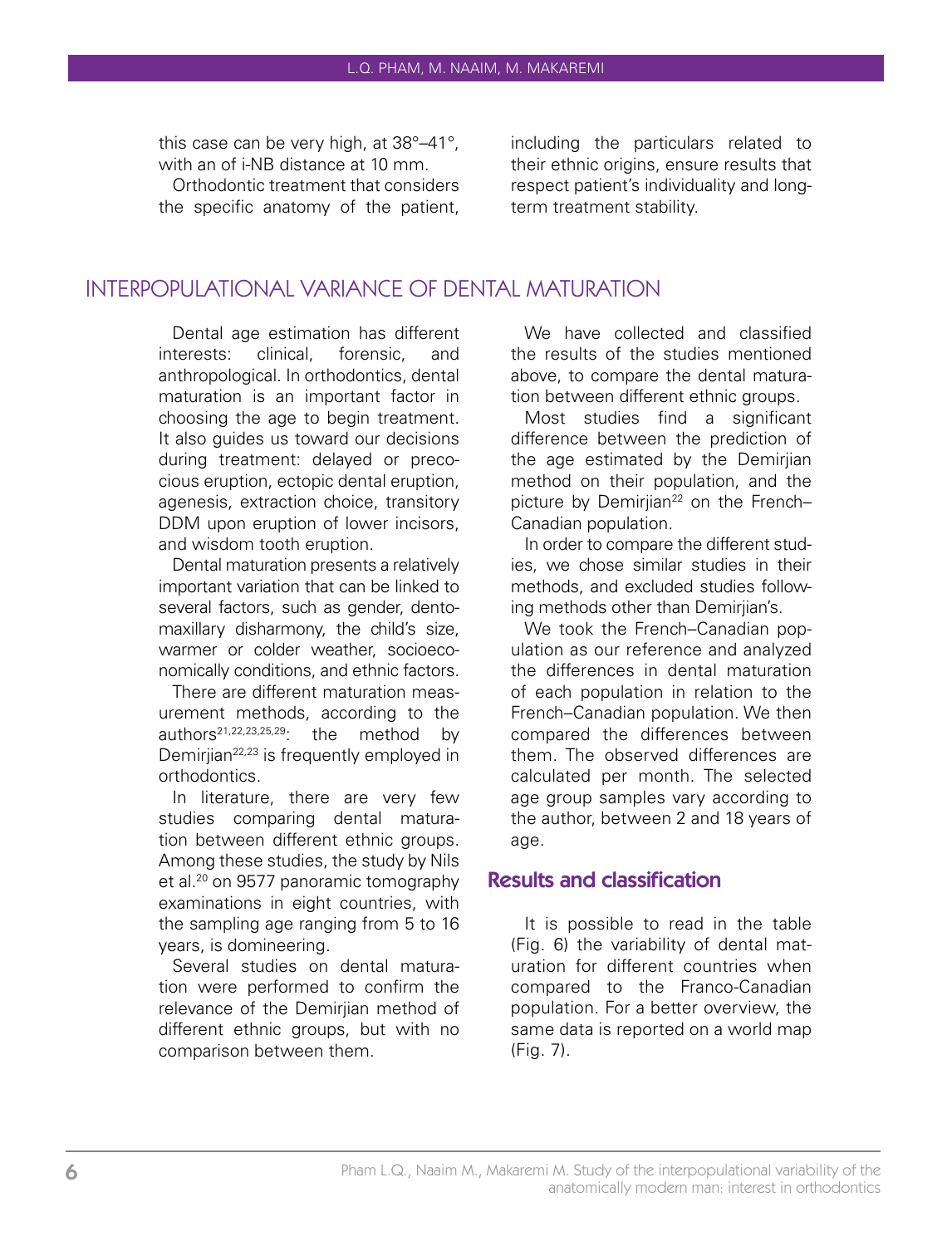The difference between the most advanced and most delayed results is 12.38 months. We highlight that Turkish children have the earliest dental maturation (10.38 months) and Venezuelan children have the latest maturation (−1.99 months).

In all results, we find that dental maturation in girls is earlier than in boys.

One can notice convergence in dental maturation of some European populations: England, Belgium, Finland, and France However, there is a significant difference between Spain and Sweden, namely, 8.6 months.

In Asia, we see that the differences in dental maturation between countries are more pronounced than in European countries. There are convergent results between Turkey, Pakistan and Saudi Arabia, as well as between Iran, India, South Korea, and China.

The difference is significant between the two groups of Asian countries.

In South America, there is a significant difference between Brazil and Venezuela.

In the table, we note the lack of results for countries in Africa, the United States, and Russia.

Chaillet et al.20 have drawn comparisons on three age ranges (5–11 years; 12–16 years; and 5–16 years old) to understand the effect of puberty on dental maturation. They concluded that differences in dental maturation between ethnic groups during the adolescence period are larger than during the juvenile period.

## **Discussion**

There are two main factors that seem to influence the variability of dental maturation between different ethnic

groups: the genetic factor and the environmental factor.

#### Genetic factor

The French–Canadian population is a particular case because it is a mixture of ethnic American Natives and European immigrants (colonization between 1932 and 1937)<sup>18</sup>.

The results show a nonsignificant difference between the different populations, the maximum difference being between Turkish children and Venezuelan children, namely, 12.28 months.

The homogeneity of the results in European countries shows the importance of the ethnic role in dental maturation, by taking into account the geographical proximity. The converging results between Iran and India show the same result.

On the other hand, the significant difference between Spain and France, namely 6.6 months, may be because of mixed ethnic influences that took place in the 12th and 13th centuries between North Africa and Spain.

Samples of unknown ethnic origin or mixed ethnicity are difficult to analyze.

The origin of the differences can be understood by studying the dental maturation of each ethnic group separately.

Historical intercontinental migration may explain the approximation in the results of very distant countries.

#### Environmental factor

There is a relationship between ecological factors and tooth maturation. The biological adaptation of man in his environment can influence dental maturation. Physical factors such as temperature or humidity can play an important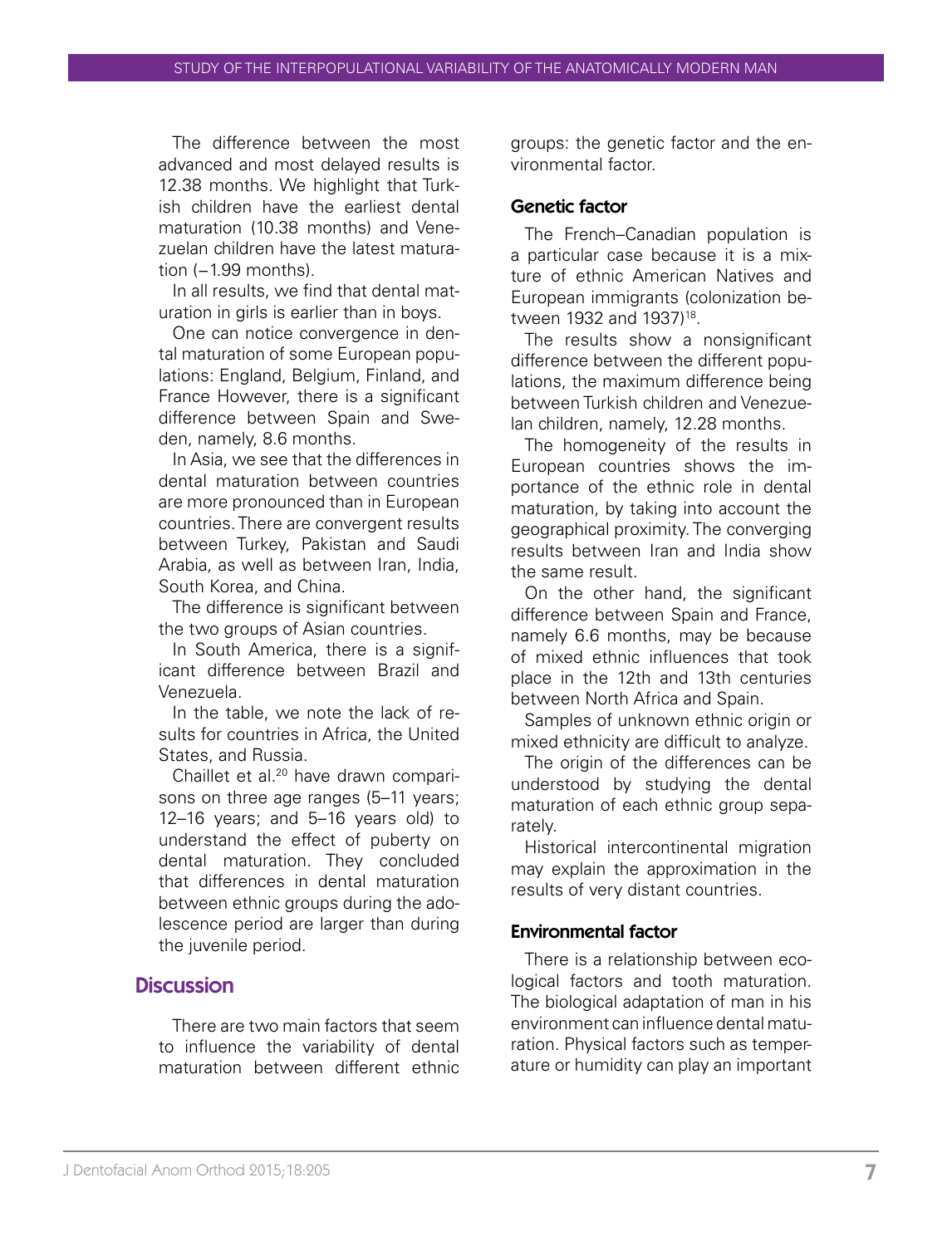#### L.Q. PHAM, M. NAAIM, M. MAKAREMI

| Country                 | Reference                                | Average<br>(months) | Boy<br>(months) | Girl<br>(months) | Age<br>(years) |
|-------------------------|------------------------------------------|---------------------|-----------------|------------------|----------------|
| Turkey-CAN              | Emine Sen Tunc et al., 2007              | $+10.38$            | $+10.68$        | $+11.64$         | $4 - 12$       |
| Spain-CAN               | Angelines Cruz-Landeira, et al.,<br>2009 | $+9.84$             | $+9.12$         | $+10.56$         | $4 - 17$       |
| Saudi Arabia-CAN        | Ziad D. Baghdadi, 2013                   | $+8.6$              |                 |                  | $4 - 14$       |
| Pakistan-CAN            | Rashna H., Sukhia, et al., 2010          | 8.52                | 7.08            | 9.96             | $7 - 14$       |
| Brazil-CAN              | Eid RMR, et al., 2002                    | $+7.76$             | $+8.17$         | $+7.3$           | $6 - 14$       |
| England-CAN             | Liversidge HM, et al., 1999              | $+7.44$             | $+8.76$         | $+6.12$          |                |
| China-CAN               | Chen JW. et al., 2009                    | $+5.5$              | $+3.6$          | $++7.5$          | $8 - 16$       |
| Australia-CAN           | Nils Chaillet, et al., 2005              | $+3.48$             |                 |                  | $5 - 16$       |
| France-CAN              | Nils Chaillet, et al., 2005              | $+3.36$             |                 |                  | $5 - 16$       |
| Finland-CAN             | Nils Chaillet, et al., 2005              | $+2.4$              |                 |                  | $5 - 16$       |
| Iran-CAN                | Ali bagherian, et al., 2011              | $+2.16$             | $+1.8$          | $+2.52$          | $6 - 13$       |
| India (Belgaum)-<br>CAN | Hegde RJ, et al., 2002                   | $+1.8$              | $+1.68$         | $+0.48$          | $6 - 13$       |
| Belgium-CAN             | Chaillet N., et al., 2005                | 1.68                |                 |                  | $5 - 16$       |
| Sweden-CAN              | Chaillet N., et al., 2005                | $+1.2$              |                 |                  | $5 - 16$       |
| Korea-CAN               | Chaillet N., et al., 2005                | $-0.12$             |                 |                  | $5 - 16$       |
| Venezuela-CAN           | Angelines Cruz-Landeira, et al.,<br>2009 | $-1.99$             | $-2.78$         | $-1.2$           | $2 - 18$       |

NB: ( ) = Overestimation of the Demirjian method; (-) = underestimation of the Demirjian method; CAN = French– Canadian; Average = shows the difference in predicted age between French–Canadians and other countries, for example, dental maturity of French children is 3.36 months more advanced compared to dental maturity of French– Canadian children.

#### *Figure 6*

*Comparison of dental maturity in different countries relative to Canadian children.*



*Figure 7 Difference of dental maturation of different populations compared to Canadian children.*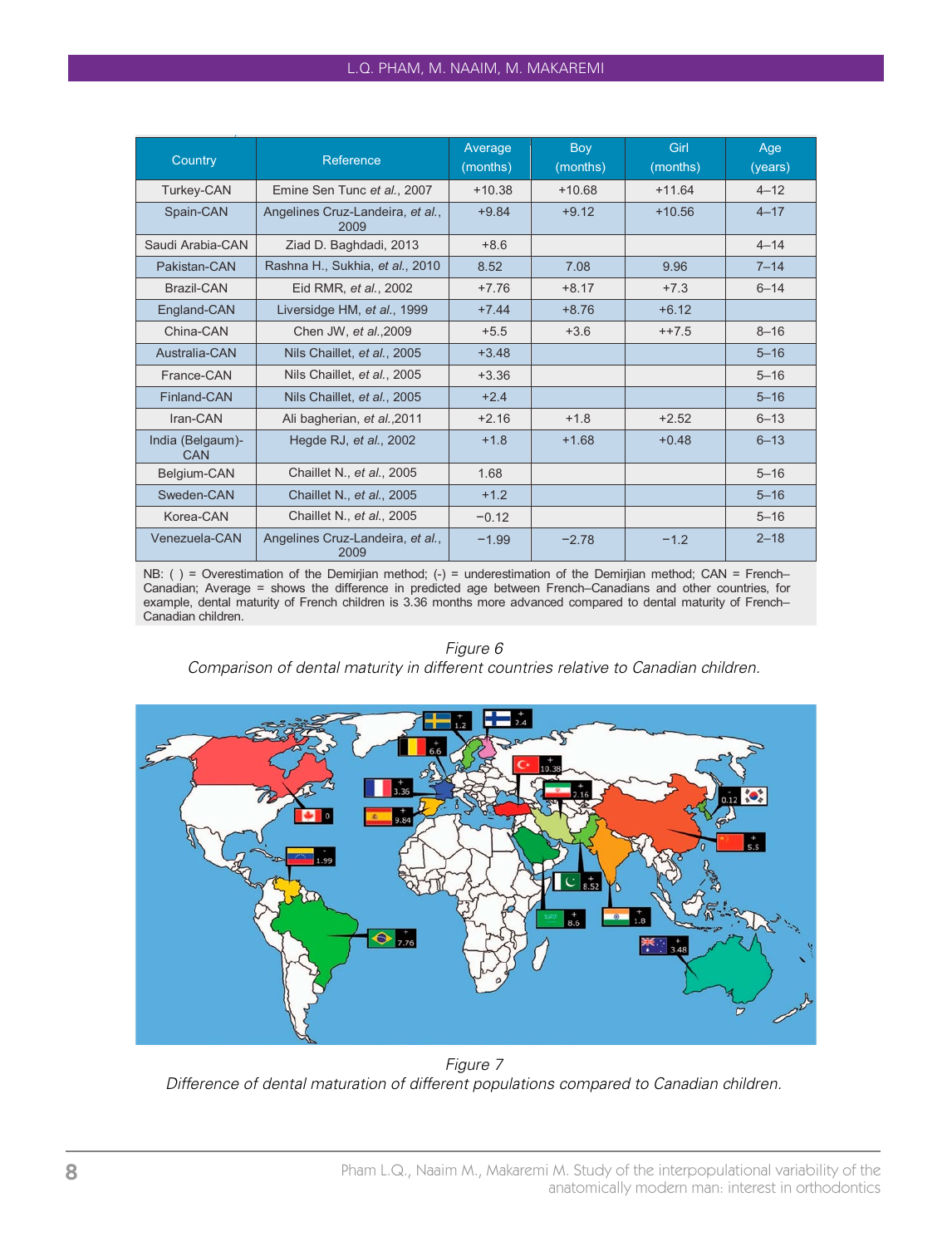role in growth and dental maturation, which can change human metabolism. One can notice the convergence of results between Sweden and Finland, with a very cold climate, and between Saudi Arabia and Pakistan, with a very warm climate. Presumably, maturation is more advanced in a warmer climate than in a colder climate.

It is very difficult to separate the ethnic factor or other factors, such as weather, biological, social, nutritional, among others, that may influence growth and dental maturation.

According to the authors, the diversity of results is because of several factors: the accuracy of the method, the age, the structure of the sample, the sample size, the statistical approach and the importance of individual biological variation of each child.

The various authors agree on the fact that each population may require

| <b>Country pairs</b>  | <b>Difference</b> |  |  |
|-----------------------|-------------------|--|--|
| France-CAN            | 3.36 months       |  |  |
| Belgium-Sweden        | 0.4 months        |  |  |
| Spain-Sweden          | 8.6 months        |  |  |
| Iran-India            | 0.36 months       |  |  |
| Saudi Arabia-Pakistan | 0.08 months       |  |  |
| Pakistan-South Korea  | 8.64 months       |  |  |
| China-Korea           | 5.62 months       |  |  |
| Brazil-Venezuela      | 9.77 months       |  |  |

*Figure 8 Examples of differences in dental maturation between countries.*

its own specific standard for accurate estimation of the chronological age.

# **CONCLUSION**

Taking the ethnic factor into account in our treatment decisions is a requirement, because it prevents diagnostic errors and optimizes the individualization of treatment.

However, that is a subtle concept, where one must avoid approximations: for example, the average position of the lower incisor has a difference of 10° between the Bangladeshi and Indian populations. These two populations cannot be combined when considering that the patient comes from the Indian subcontinent, or when applying Caucasian cephalometric standards.

Taking the ethnic factor into account is otherwise more complex insofar

that it requires to distinguish the cultural part from the anatomical reality and to avoid stereotypes.

Ultimately, meta-analyses should allow us to have standardized, comprehensive databases that could help us guide our therapeutic choices for patients from different populations.

In the small village that our Earth has become, facing the variability in different populations in our daily clinical activity is becoming the norm rather than the exception.

*Conflict of interest: The authors report no conflict of interest.*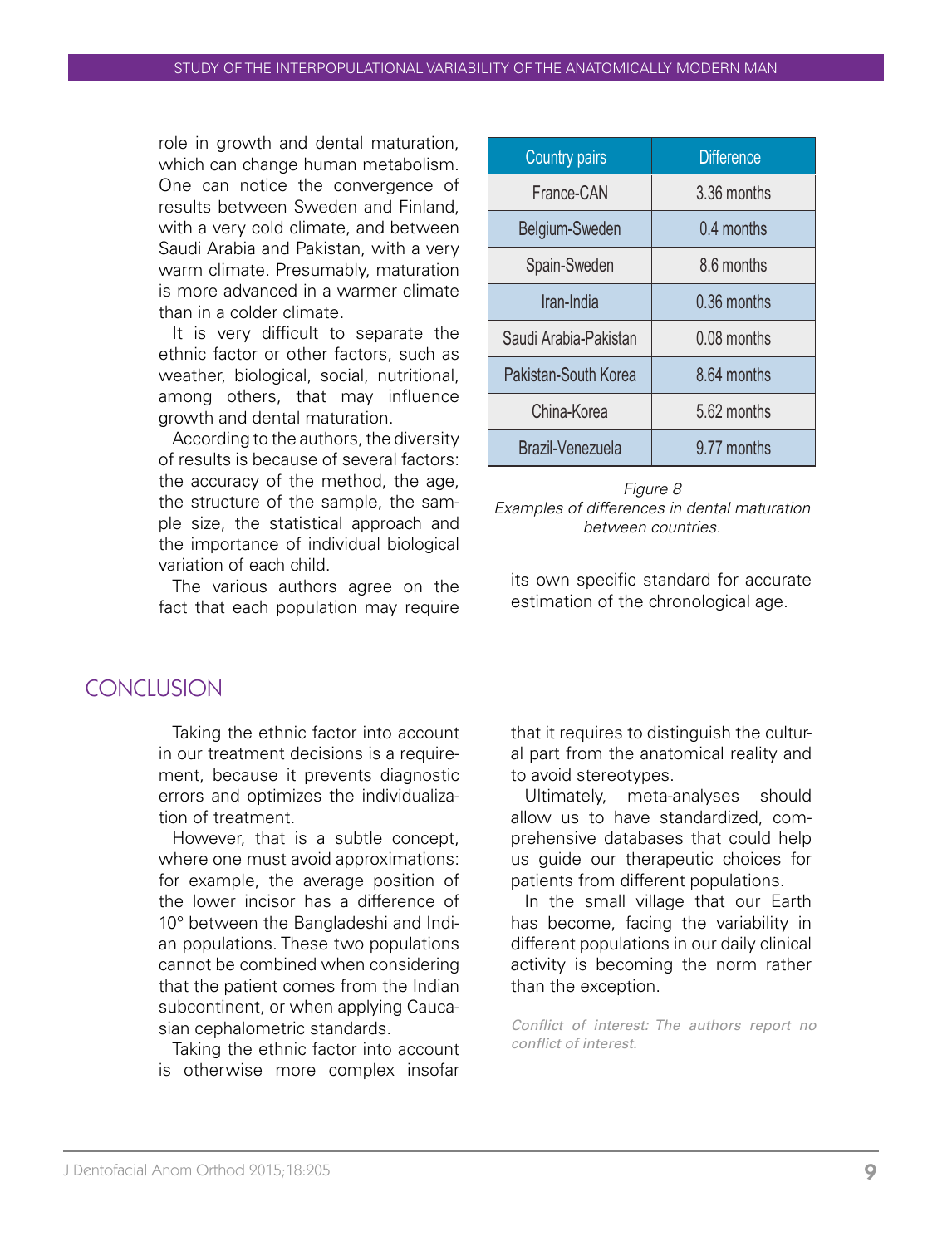## BIBLIOGRAPHY

## Interpopulational variability of the lower incisor position

- 1. Alam MK, Basri R, Purmal K, Rahman SA, Shaari A, Haq ME. Cephalometric for Orthognathic Surgery (COGS) for Bangladeshi population. Int Med J 2013; 20(3):345-8.
- 2. Alcalde RE, Jinno T, Pogrel MA, Matsumura T. Cephalometric norms in Japanese adults. J Oral Maxillofac Surg 1998;56(2):129-34.
- 3. Aldrees AM. Lateral cephalometric norms for Saudi adults: a meta-analysis. Saudi Dent J 2011;23(1):3-7
- 4. Basciftci FA, Uysal T, Buyukerkmen A. Craniofacial structure of Anatolian Turkish adults with normal occlusions and well-balanced faces. Am J Orthod Dentofacial Orthop 2004;125(3):366-72.
- 5. Gulati R, Jain S. Cephalometric norms for orthognathic surgery for North India (Western Uttar Pradesh). Natl J Maxillofac Surg 2011;2(1):33-7.
- 6. Gu Y, McNamara JA, Sigler LM, Baccetti T. Comparison of craniofacial characteristics of typical Chinese and young Caucasian adults. Eur J Orthod 2011;33(2):205-11.
- 7. Hamdan AM, Rock WP. Cephalometric norms in an Arabic population. J Orthod 2001;28(4):297-300.
- 8. Hassan AH. Cephalometric norms for Saudi adults living in western region of Saudi Arabia. Angle Orthod 2006;76(1):109-13.
- 9. Lahlou K, Bahoum A, Makhoukhi MB, Aalloula el H. Comparison of dentoalveolar protrusion values in Moroccans and other populations. Eur J Orthod 2010;32(4):430-4.
- 10. Ousehal L, Lazrak L, Chafii A. Cephalometric norms for a Moroccan population. Int Orthod 2012;10(1):122-34.
- 11. Singh SP, Utreja AK, Jena AK. Cephalometric norms for orthognathic surgery for North Indian population. Contemp Clin Dent 2013;4(4):460-6.
- 12. Solmaz I, Raberin M. Le facteur ethnique est-il un indicateur thérapeutique? Orthof Fr 2011;82:347-58.
- 13. Stahl de Castrillon F, Baccetti T, Franchi L, Grabowski R, Klink-Heckmann U, McNamara JA. Lateral cephalometric standards of German with normal occlusion from 6 to 12 years of age. J Orofac Orthop 2013;74(3):236-56.
- 14. Steiner CC. The use of cephalometrics as an aid to planning and assessing orthodontic treatment. Am J Orthod 1960;46:721-35.
- 15. Trivedi K, Singh S, Shivamurthy DM, Doshi J, Shyagali T, Patel B. Analysis of cephalometrics for orthognathic surgery: Determination of norms applicable to Rajasthani population. Natl J Maxillofac Surg 2010;1(2):102-7.

## Interpopulational variability of dental maturation

16. Cruz-Landeira A, Linares-Argote J, Martínez-Rodríguez M, Sol Rodríguez-Calvo M, Otero XL, Concheiro L. Dental age estimation in Spanish and Venezuelan children. Comparison of Demirjian and Chaillet's scores. Int J Legal Med 2010;124:105-12.